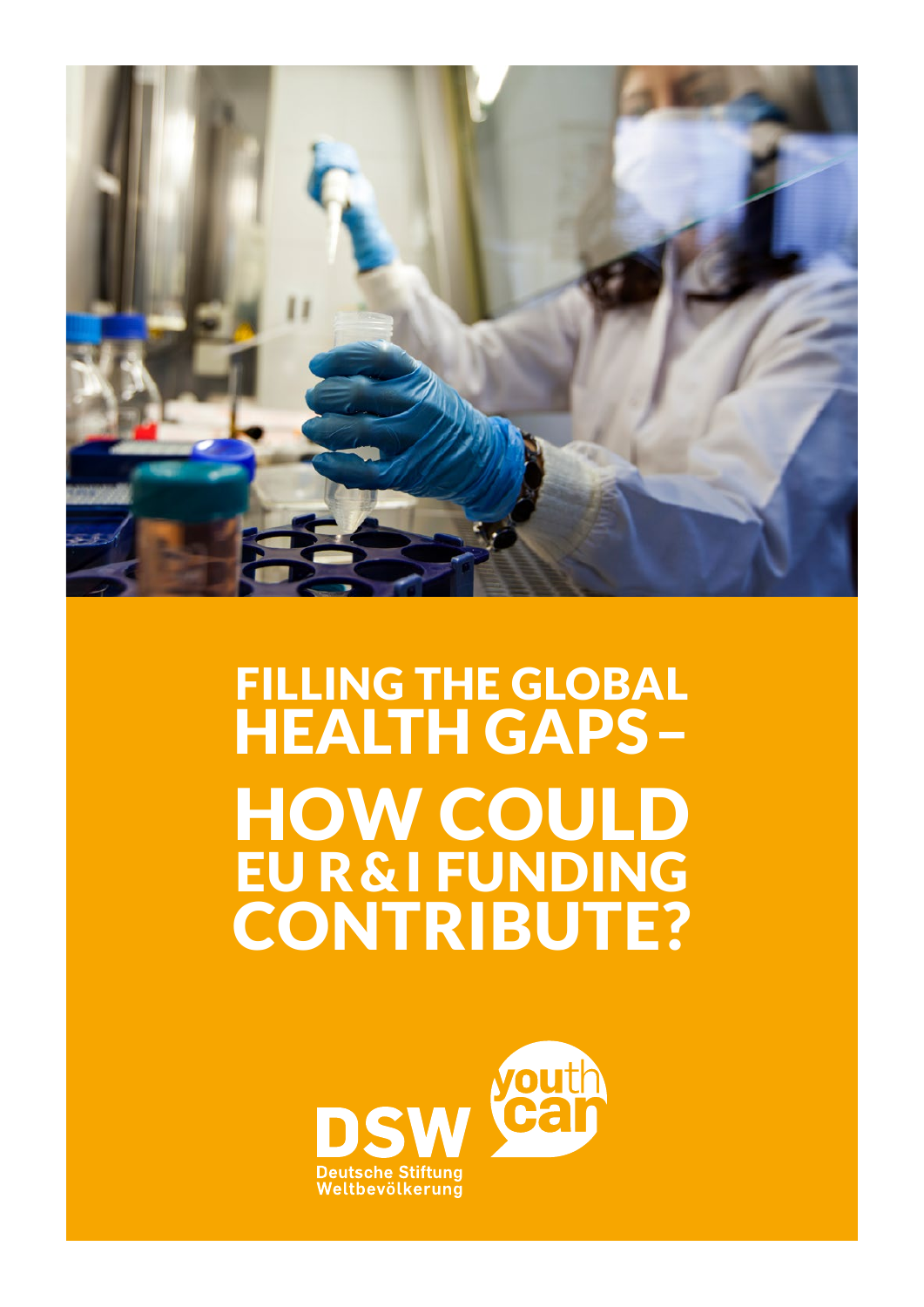### FILLING THE GLOBAL HEALTH GAPS – HOW COULD EU R&I FUNDING CONTRIBUTE?

### Poverty-related and neglected disease (PRNDs) R&I is anchored in Horizon Europe:

'Infectious diseases, including poverty-related and neglected diseases' are one of the health cluster's intervention areas, and one line of activity therein details 'specific challenges in low- and middleincome countries (LMICs), such as AIDS, tuberculosis (TB), and neglected tropical diseases, including malaria' <sup>1</sup>. The first strategic plan includes 'combat[ing] infectious diseases, including antimicrobial resistance (AMR) and emerging epidemics and pandemics' as one of the expected impacts<sup>2</sup>.

#### Progress made on PRNDs is under threat

The ongoing COVID-19 pandemic has revealed chronic underinvestment in health research; exposing gaps in the global capacity to tackle infectious disease outbreaks and disrupting research efforts and elimination programmes that are crucial in the fight against PRNDs. Measures to curb the spread of the virus, together with reallocation of resources resulted in reduced testing, increased barriers to treatment, and soaring infection rates. There was an estimated 11 percent decline in the number of people reached with HIV prevention programmes in 2020, compared with 2019, and around one million fewer people with TB were treated in the same time frame.3 These statistics highlight that improved tools to tackle PRNDs are needed more than ever. While investments in, and lessons learned from PRND R&I contributed to a faster, more coordinated response to COVID-19, highlighting its key contribution to pandemic preparedness and response, there is an urgent need to build on the COVID-19 experience to catalyse research and product development for PRNDs.<sup>4</sup>

> Horizon Europe work programmes should therefore contribute to filling research gaps for PRNDs

### PREVENTIVE METHODS AND TOOLS NEEDED TO REDUCE THE BURDEN OF DISEASES

For many Poverty-Related and Neglected Tropical Diseases (NTDs), although interventions exist to help reduce the disease burden, there is a significant gap in prevention technologies. These tools are urgently needed if we are to drastically alter the trajectory of these diseases. In malaria, some interventions that have helped to significantly prevent the disease burden, such as insecticide-treated bed-nets and indoor residual spraying in malaria control, risk losing their effectiveness with vectors' increasing insecticide resistance5. This risk needs to be addressed.

The following tools would be key to improving prevention and vector control:

Seasonal malaria chemoprevention (SMC) and intermittent preventive treatment for malaria in pregnancy (IPT<sub>p</sub>) need to be constantly improved. Bettered antimalarials are also needed to prevent relapse in Plasmodium vivax malaria.

Dual insecticide-treated bed nets with novel active ingredients and new modes of action, to address the growing threat of insecticide (pyrethroid) resistance.

New tools to address the growing threat of outdoor biting, such as Attractive Targeted Sugar Baits (ATSBs).

Extra long-lasting next-generation Indoor Residual Spray (up to 12 months) which could be sprayed at any time of the year and proactively rotated sub-nationally.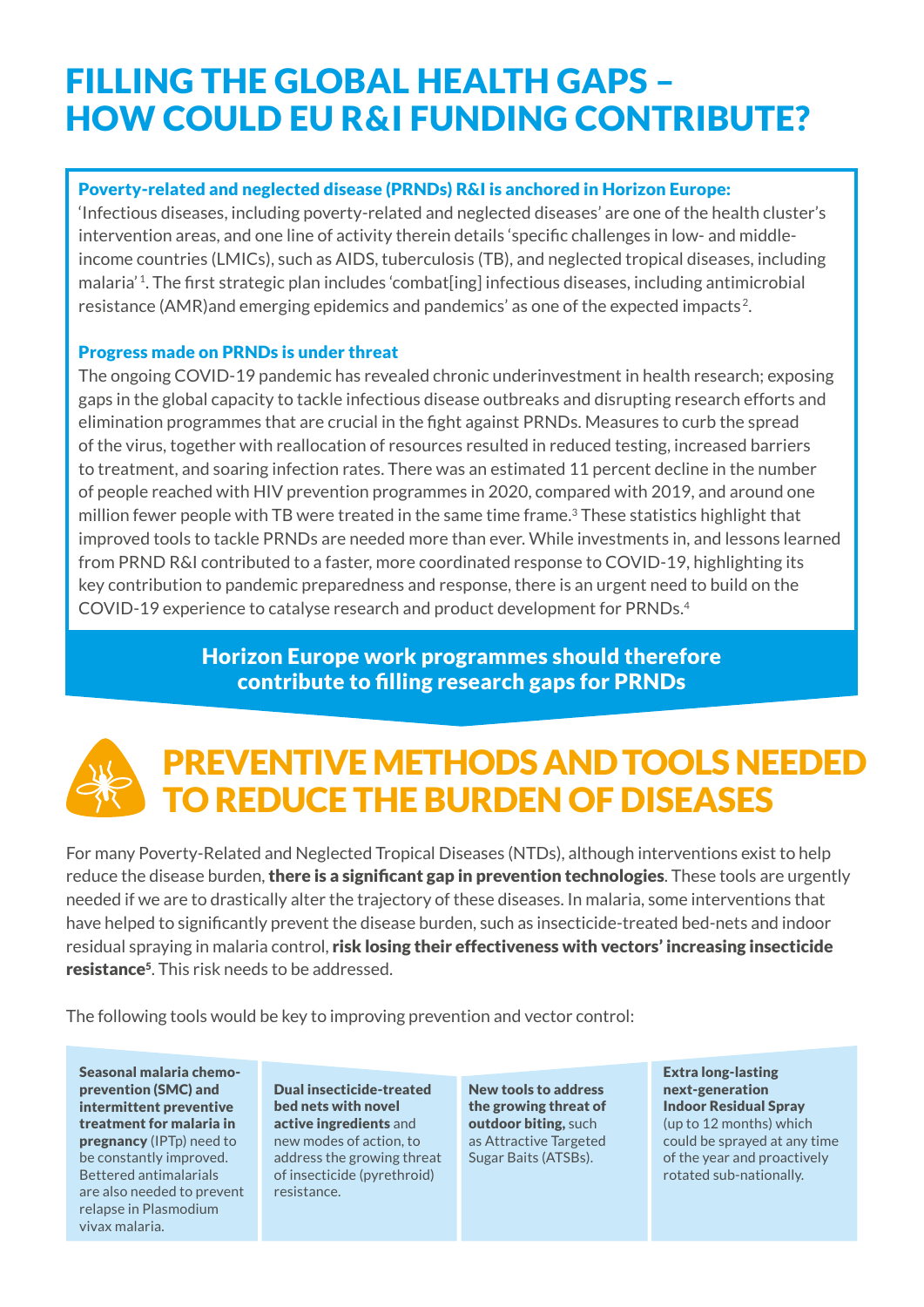# NO LICENSED VACCINE AVAILABLE FOR THE MAJORITY OF PRNDs

Vaccines are the most powerful public health tool in the fight against communicable diseases. Vaccines prevent disease, are more cost-effective and more sustainable than treatment, help decrease the risk of future drug resistance, and contribute to improved educational and economic outcomes.

#### Highest burden NTDs have no licensed vaccine

Among the 20 (groups of) NTDs<sup>6</sup>, vaccines are only available for the rabies and dengue viruses<sup>7</sup>. Safe, effective, and low-cost vaccines against the most common neglected diseases need to be developed and should be heat-stable and easy-to-administer to allow use by frontline health workers in low-resource health settings. There is also a need to look into other infectious diseases that are clearly poverty-related and that disproportionately affect marginalised populations in LMICs, such as diarrheal diseases including Shigella<sup>8</sup>, and Group A Streptococcus (rheumatic heart disease), against which there are no approved vaccines<sup>9</sup>.

### The urgent need for new TB vaccines

The TB vaccine field has recently seen exciting scientific breakthroughs, with candidates generating positive results in clinical trials<sup>10</sup>. Across the pipeline, there are six novel TB vaccine candidates in late-stage trials and other promising candidates in clinical and preclinical stages. It is, therefore, necessary to invest in all phases of TB vaccine research and development<sup>11</sup> as new, more effective vaccines that protect against all forms of TB in all age groups and populations are urgently needed. Without them, we will not be able to meet WHO's END TB Strategy<sup>12</sup> of eliminating TB as a global health problem by 2030.

#### HIV vaccines need further support

Experts agree that an effective HIV vaccine could help save millions of lives and billions in healthcare costs, and is an important part of the comprehensive prevention toolkit that is needed to ultimately end the pandemic. With no vaccines in late-stage trials but several candidates in development, **further** investment is needed to accelerate the testing of vaccine candidates, including identifying more neutralising antibodies with the potential to help fight HIV infection.

#### Second-generation malaria vaccines are needed

The world's first malaria vaccine is now recommended by the WHO for deployment in African infants<sup>13</sup>, and at least one other first-generation vaccine is in late-stage testing. While RTS, S/AS01 is an important additional tool to help reduce illness and death among young children, investments in vaccine development, as well as studies on multiple interventions and non-falciparum malaria, are still needed if we are to move from malaria control through to elimination and eradication.



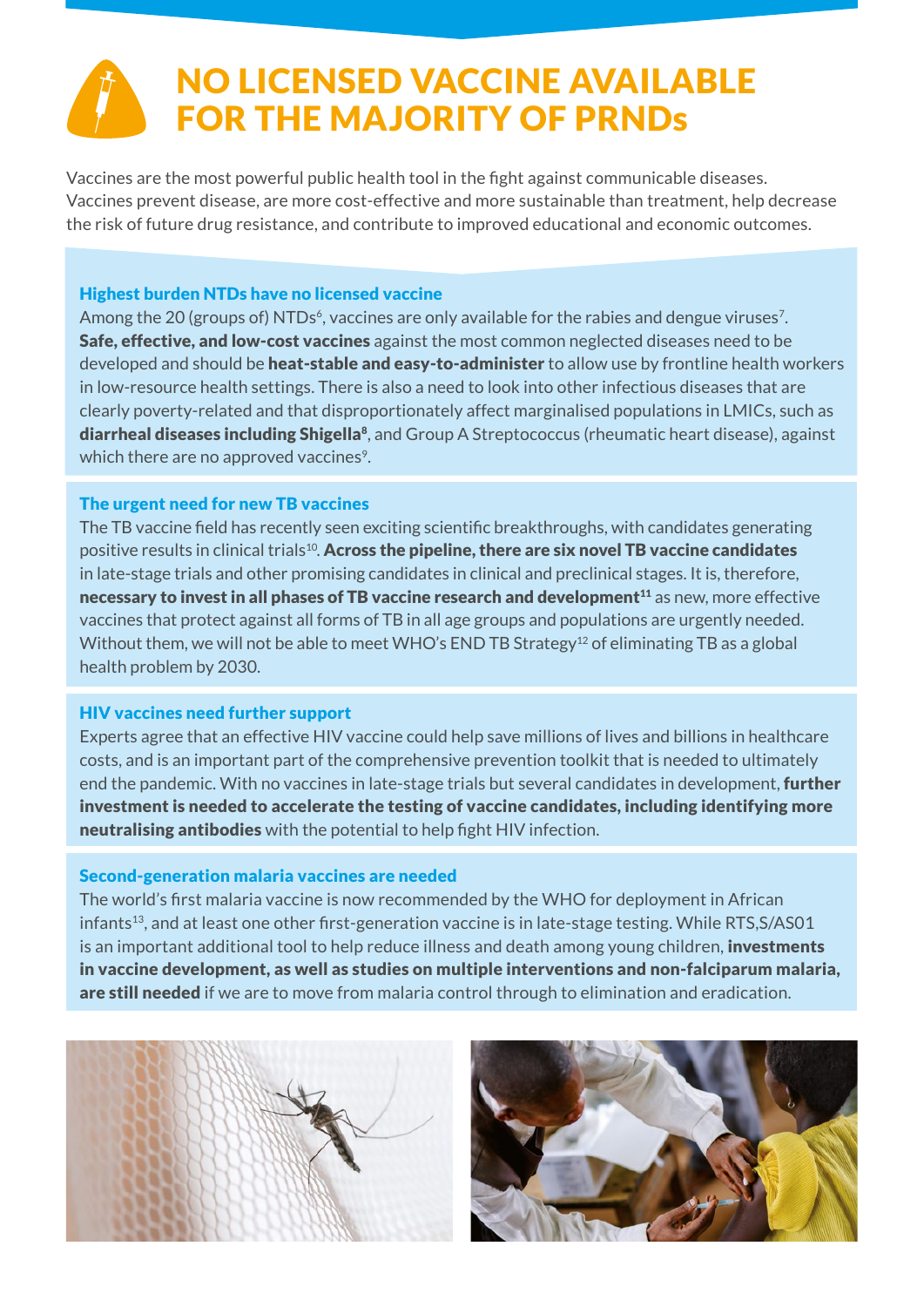### ESSENTIAL DIAGNOSTICS ARE MISSING

Access to appropriate diagnostic tools is critical to identify causes of disease, interrupt transmission, prevent the development of disabilities, monitor and evaluate treatment outcomes, and protect against the potential development of drug resistance. Diagnostics are essential for the control, elimination, and eradication of PRNDs in LMICs, as well as for epidemic surveillance and outbreak responses.

Due to the resource-poor, climatically challenging, and often remote rural environments in which PRNDs mostly occur, point-of-care, easy-to-use, reliable, and low-cost diagnostic tools that can be used at the primary healthcare level are needed. This means investment in:

Tests that detect multiple infections and target multiple pathogens in the same specimen (e.g. soil-transmitted helminthiases and Schistosoma mansoni in stool specimens)

Tests to guide antibiotic prescription to fight growing antimicrobial resistance (e.g. to differentiate bacterial vs. non-bacterial infections)

Tests for non-specific symptoms that require a 'syndromic approach' (e.g. for fever or diarrhoea)

Tests that can be used outside of the clinic, including rapid tests (e.g. self-tests for HIV and hepatitis C)

Non-invasive tests (e.g. for Leishmania, cryptococcal meningitis, TB, and other diseases)

### Tests that are appropriate for children

(e.g. for TB diagnostics)





- <sup>1</sup>Council Decision (EU) 2021/764 of 10 May 2021 establishing the Specific Programme implementing Horizon Europe the Framework Programme for Research and Innovation,
- available at: https://eur-lex.europa.eu/legal-content/EN/TXT/?uri=CELEX%3A32021D0764 <sup>2</sup>Cf. European Commission: Horizon Europe Strategic Plan (2021 – 2024), available at: https://ec.europa.eu/info/sites/default/files/research\_and\_innovation/
- 
- funding/documents/ec\_rtd\_horizon-europe-strategic-plan-2021-24.pdf<br><sup>3</sup> Global Fund: Results Report, 2021, available at: https://www.theglobalfund.org/media/11304/corporate\_2021resultsreport\_report\_en.pdf
- <sup>4</sup>Cf. DSW: EU-Africa Cooperation on Epidemic Preparedness and Health Security: Success Stories and Lessons Learned from COVID-19 (2021), available at: https://www.dsw.org/en/wp-content/uploads/2021/06/DSW\_2-Pager\_EP\_v4-3.pdf
- 
- <sup>5</sup>WHO. Global report on insecticide resistance in malaria vectors 2010-2016, (2018) available at: https://apps.who.int/iris/bitstream/handle/10665/272533/9789241514057-eng.pdf
- <sup>6</sup>For more information please refer to the WHO website on NTDs, available at: https://www.who.int/neglected\_diseases/diseases/en/
	- <sup>7</sup> Controversies around Dengvaxia, the only licensed Dengue virus vaccine persist, and FDA approval was granted only for individuals with a laboratory-documented prior infection.<br><sup>8</sup> Cf. Thomas F Wierzba: The search for a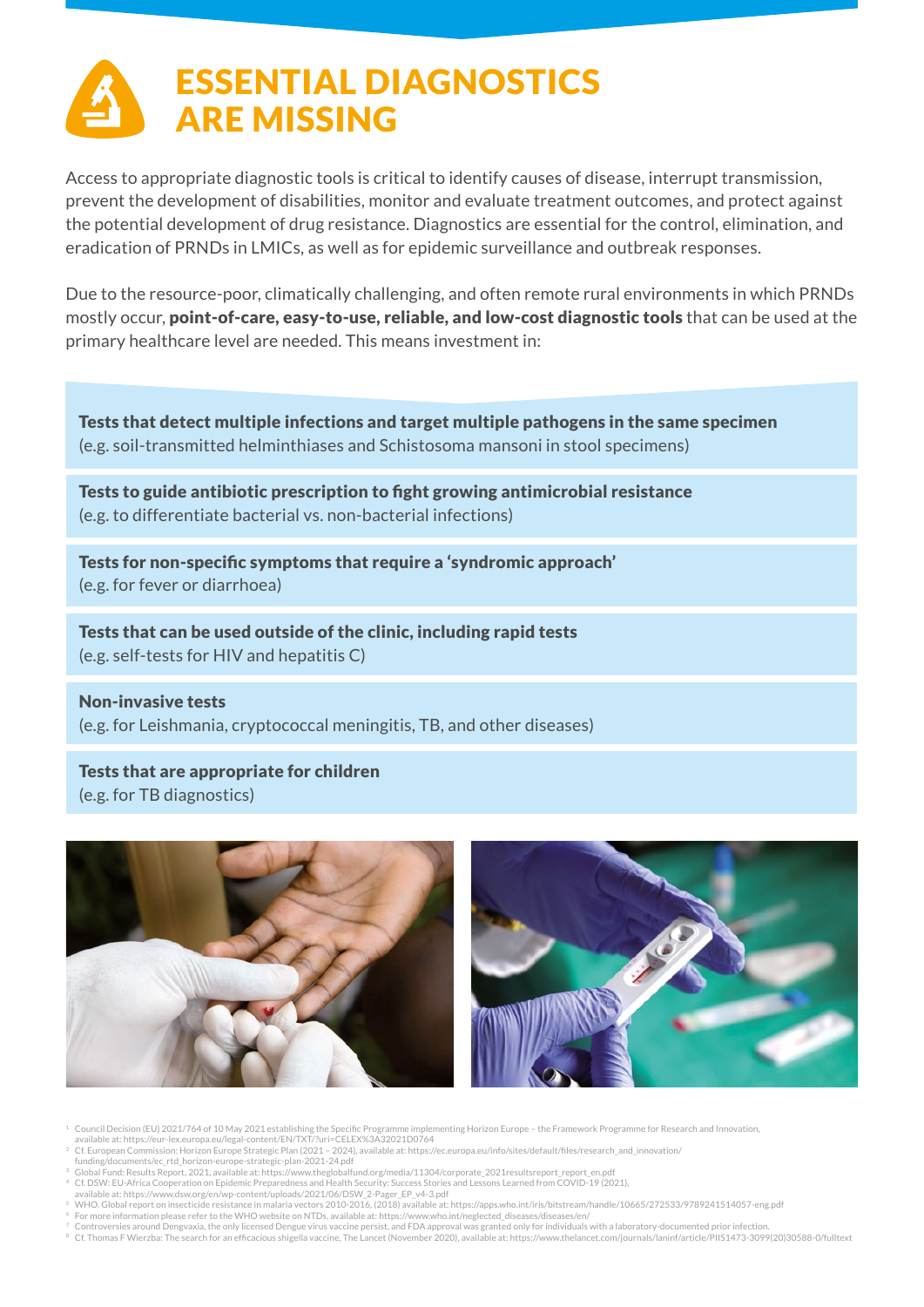

© World Health Organization/ Asad Zaidi, 2018

#### Significant gaps remain for TB tests

TB is the world's biggest infectious disease killer<sup>14</sup> but appropriate diagnostic tools for both latent and active TB infection are missing or not available at the point of care. To prevent TB (re)activation in people at increased risk, a diagnostic test that reliably predicts the occurrence of TB disease needs to be developed. Despite the recent progress made by the implementation of molecular technologies for the diagnosis of active TB, there is still a gap and a need for a rapid, easy-to-perform, point-of-care, non-sputum-based diagnostic test for active TB.

#### Better diagnostics for childhood pneumonia

Pneumonia is the single biggest killer of children under five worldwide, despite being largely preventable and treatable. Research to identify and evaluate new **diagnostic tools for improved classification and** diagnosis of pneumonia at the community level (i.e., automated respiration counter, child's jacket with digital monitors, an automated integrated device to monitor vital signs, the possibility of pulse oximetry, etc.) and to understand the contribution of Haemophilus influenzae type b (Hib), non-typeable H. influenzae (NTHi) and Mycobacterium tuberculosis to the burden of pneumonia would be invaluable.

#### Urgent need for diagnostics for leprosy

Leprosy is one of the oldest-known diseases but still lacks a sufficiently sensitive and field-friendly diagnostic test for disease and infection. Research into diagnostic tests, including at community and point-of-care level is considered of key importance in the new WHO Global Leprosy Strategy<sup>15</sup>.

<sup>9</sup> Cf. WHA, A Global resolution on Rheumatic Fever and Rheumatic Heart Disease (2018), available at: https://apps.who.int/gb/ebwha/pdf\_files/WHA71/A71\_25-en.pdf

<sup>10</sup> Cf. Lewis K Schrager, MD, et al.: The status of tuberculosis vaccine development, The Lancet (January 2020),

available at: https://www.thelancet.com/journals/laninf/article/PIIS1473-3099(19)30625-5/fulltext

<sup>11</sup>Cf. EDCTP and AIGHD, Global roadmap for research and development of tuberculosis vaccines (2021), available at: http://www.edctp.org/web/app/uploads/2021/04/EDCTP-TB-vaccine-roadmap-full-version-final.pdf

<sup>12</sup> CF., WHO End TB Strategy, 2014, available at; https://www.who.int/westernpacific/activities/implementing-the-end-tb-strategy#:~:text=

WHO%20developed%20the%20End%20TB,global%20TB%20epidemic%E2%80%9D%20by%202035.

<sup>13</sup> Cf. WHO: WHO recommends groundbreaking malaria vaccine for children at risk (October 2021),

available at: https://www.who.int/news/item/06-10-2021-who-recommends-groundbreaking-malaria-vaccine-for-children-at-risk

<sup>14</sup> TB claimed 1.3 million TB deaths among HIV-negative people according to the WHO Global Tuberculosis Report (2021), available at: https://www.who.int/publications/i/item/9789240037021<br><sup>15</sup> Cf. WHO Towards zero leprosy. G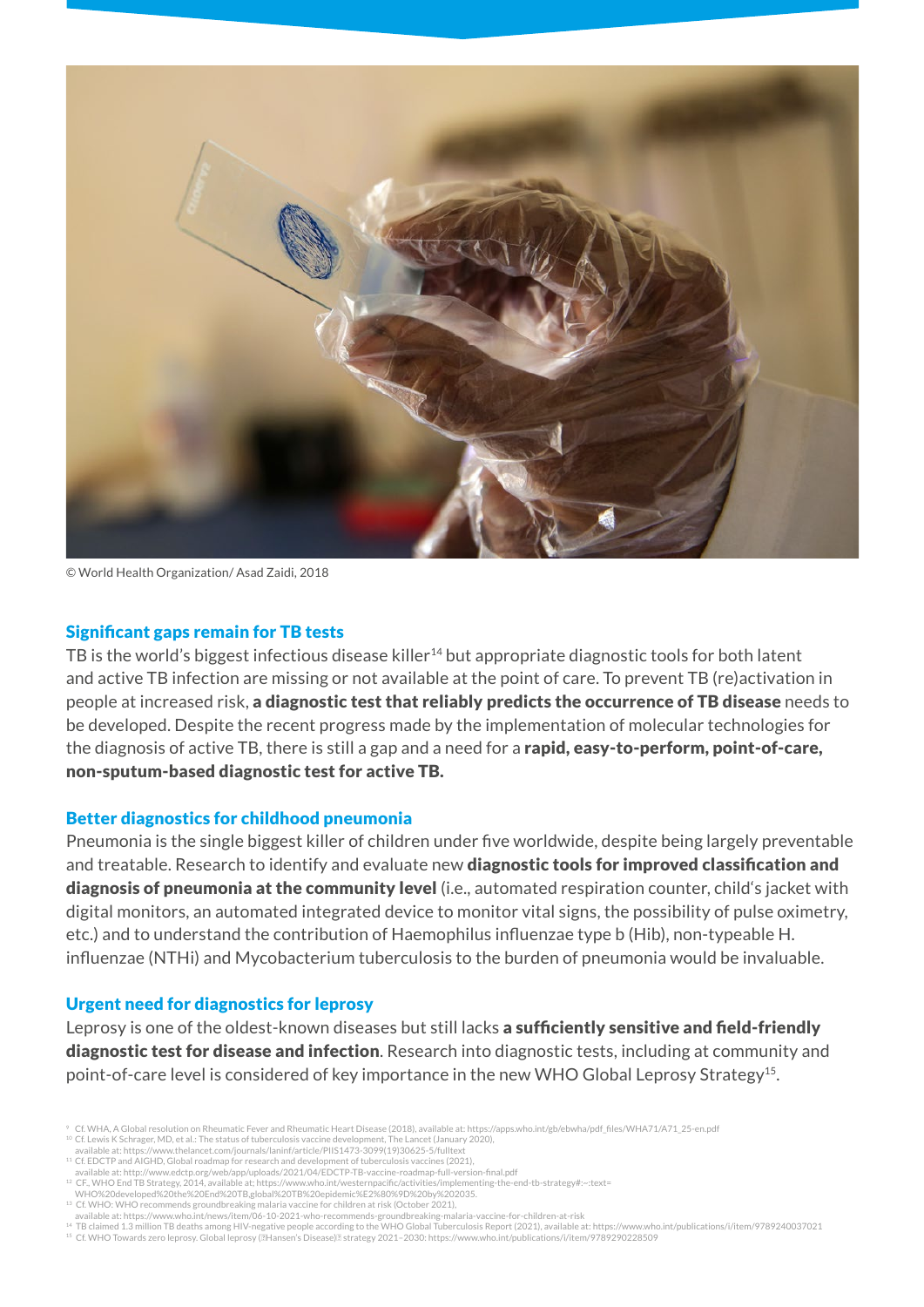# APPROPRIATE TREATMENT OPTIONS ARE LACKING

Many drugs to treat PRNDs have suboptimal efficacy, toxicity, and protocol complexity, and are prohibitively expensive, difficult to administer, or require hospitalisation. This harms patients, hinders treatment adherence, may introduce resistant strains in endemic populations, and hampers moving from control to elimination programmes. Although NTDs<sup>16</sup> account for 11 percent of the global disease burden only 4 percent of new therapeutic products approved between 2000 and 2011 were indicated for neglected diseases17. Additionally, in some cases, like HIV & AIDS, advancing research towards a cure would accelerate progress towards ending the pandemic by helping overcome challenges posed by treatment drop-out, stigma and discrimination, and uncertainties related to the financial sustainability of programmes.

#### New, improved treatment options or combinations of existing drugs need to be developed and tested in clinical trials, including:

Chagas: a shorter, safer, and more effective treatment with existing drugs, and a new drug for chronic disease that works in both stages of the disease.

Cryptosporidiosis: a drug that is safe and effective in populations most severely affected, including immunocompromised individuals, such as HIV patients, and malnourished children.

Cutaneous leishmaniasis: a safe, topical, or oral well-tolerated, self-administered and affordable treatment that could cure the lesions without leaving deep scars.

**Dengue:** New therapeutic solutions, including direct acting antivirals and broadly neutralising monoclonal antibodies to treat dengue fever and prevent progression to severe disease.

HIV & AIDS: a safe, effective, scalable, and globally available and accessible cure (providing for remission and eradication), developed with communities, with a special focus on children who cannot swallow tablets or alcohol-based syrups. Ideally, it would also protect against reinfection.

Leprosy: new post-exposure chemoprophylaxis (PEP) regimens are needed to improve effectiveness and reduce the risk of AMR.

Lymphatic filariasis (elephantiasis), and onchocerciasis (river blindness): a drug that can kill adult worms to be used in elimination efforts.

Malaria: novel combination therapies that are active against resistant strains are needed, and improved, easy-to-take, possibly single-dose cures to support compliance, particularly in children, that ideally would have the ability to block transmission of the parasite and provide post-treatment prophylaxis.

Mycetoma: research to understand the exact route of infection, and more effective and affordable treatment options for the fungal form of the disease.

**Pneumonia:** develop and test ways to power oxygen concentrators to improve access to oxygen at secondary health facilities and in hard-to-reach areas, develop innovative devices and ways to improve pneumonia treatment.

**Snakebite:** there is a dire need for innovation at every point in the continuum of care, from the improvement of antivenom manufacturing to post-treatment wound management.

**Tuberculosis:** a novel, short (2-4 months) treatment for all patients needs to be developed, that is successful irrespective of resistance against current drugs, with once-daily fixed dosing; and an ultra-short and effective therapy for latent infection.

Visceral leishmaniasis: an oral, safe, effective, low-cost treatment of short course active against resistant strains and suitable for all populations (including pregnant women and immune-compromised patients).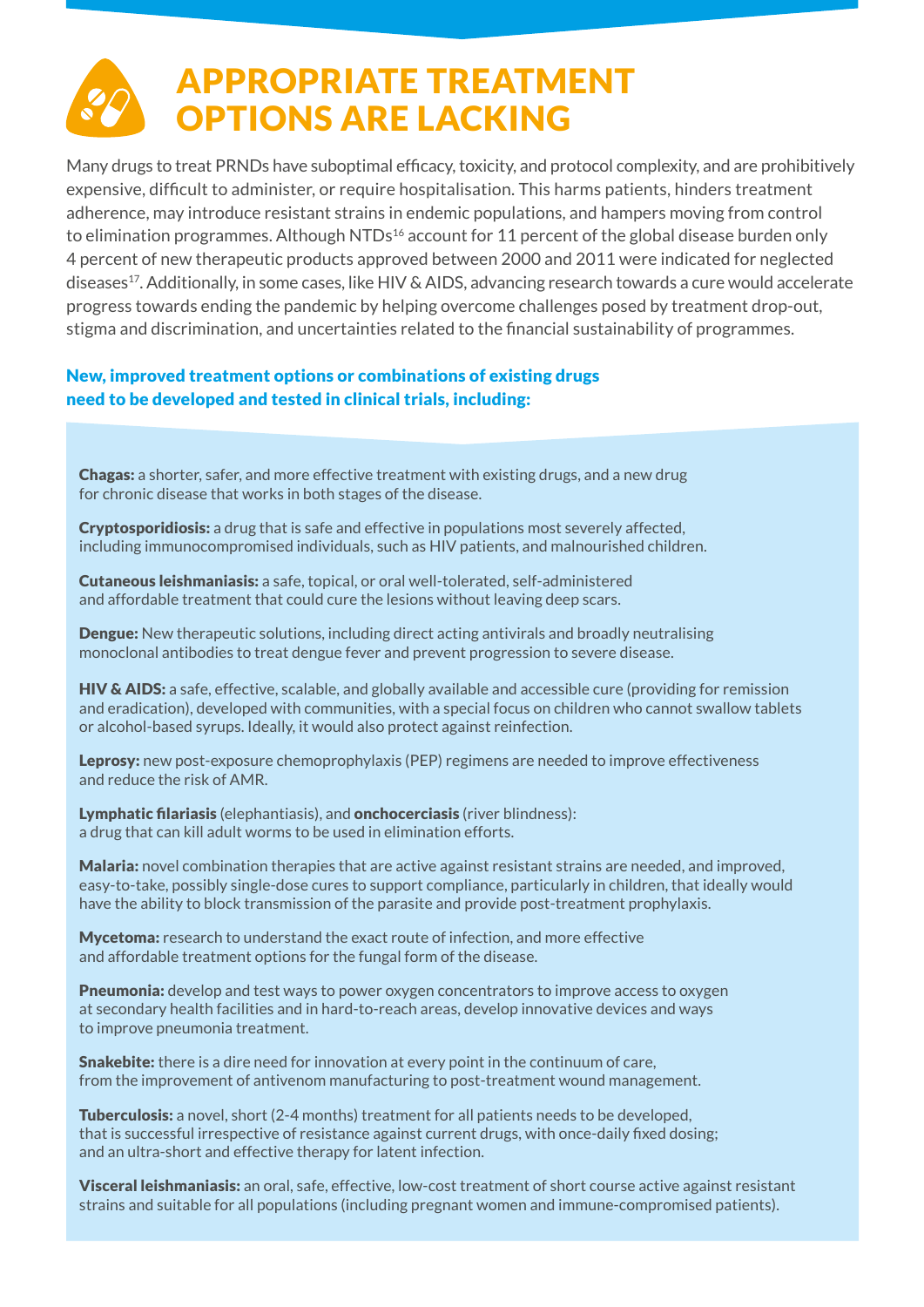# NEED FOR MORE RESEARCH TARGETING WOMEN

There has been a reluctance to include women susceptible to becoming pregnant in clinical trials because of the potential risks involved. This results in a lack of data on the safety of some tools against PRNDs for pregnant women. There is, therefore, an urgent need to address the lack of pregnancy safety trials and to include pregnant and breastfeeding women in the research process, including in clinical trials - in a safe and ethically sound way.

Diseases such as HIV, TB, and malaria are closely linked to direct causes of maternal mortality, such as postpartum haemorrhage and sepsis, and there is a lack of tools that can be safely used during pregnancy. Despite advances in prevention and treatment, women remain at an alarming risk of HIV infection, in particular, young women aged  $15 - 24$  years, who are twice as likely to be living with HIV than men<sup>18</sup>.

In HIV prevention, there is an especially urgent need for **new tools that come in discreet forms** and allow women to reduce their infection risk on their own terms, without the need for partner negotiation. This includes investing in the introduction of **long-acting prevention products such** as a monthly vaginal ring that has been recommended by the WHO and approved in several African countries, with additional regulatory reviews pending, and a bimonthly injectable that has been approved in the US and will be submitted for review in African countries. Also in development are multipurpose vaginal rings and other formulations that are designed to prevent both HIV and unintended pregnancy, and in some cases, other STIs. Expanding women's prevention choices is critical so they have the options they need to protect their sexual and reproductive health.

In malaria treatment and prevention, new medicines are needed to treat and protect pregnant women, particularly in the first trimester of pregnancy. There is also an urgent need for basic and clinical research to better understand the interconnection between causes of maternal mortality and HIV, TB, and malaria infection, and to **develop and test the efficacy of new treatments to** reduce maternal mortality. Pregnant or breastfeeding women must also be included in clinical trials in a safe and ethically sound way, focusing on women as part of a process but also as separate research subjects, so that they can benefit from new drugs earlier in the process<sup>19</sup>.





© Andrew Loxley, courtesy of IPM © Jonathan Torgovnik/Getty Images/Images of Empowerment

14 TB claimed 1.3 million TB deaths among HIV-negative people according to the WHO Global Tuberculosis Report (2021), available at: https://www.who.int/publications/i/item/9789240037021<br><sup>15</sup> Cf. WHO Towards zero leprosy. G

<sup>16</sup> For more information on NTDs and product gaps, please see the WHO website available at https://www.who.int/neglected\_diseases/diseases/en/<br>and the Drugs for Neglected Diseases Initiative's (DNDi) website at https://ww

<sup>17</sup> Cf. Pedrique et al.: The drug and vaccine landscape for neglected diseases 2000-2011: a systematic assessment, The Lancet (2013); 1(6) e371–e379,

20 Cf. ESSENCE, Seven approaches to investing in implementation research in low- and middle- income countries (2020),<br>available at: https://www.google.com/url?q=https://www.who.int/tdr/publications/seven-approaches/en/&sa=

<sup>&</sup>lt;sup>18</sup> UNAIDS Global HIV & AIDS statistics factsheet 2021, available at: https://www.unaids.org/sites/default/files/media\_asset/UNAIDS\_FactSheet\_en.pdf <sup>19</sup> Cf.DSW: PRNDs through a gender lens, 2021, available at: https://www.dsw.org/en/wp-content/uploads/2021/05/PRNDs\_Gender\_Study.pdf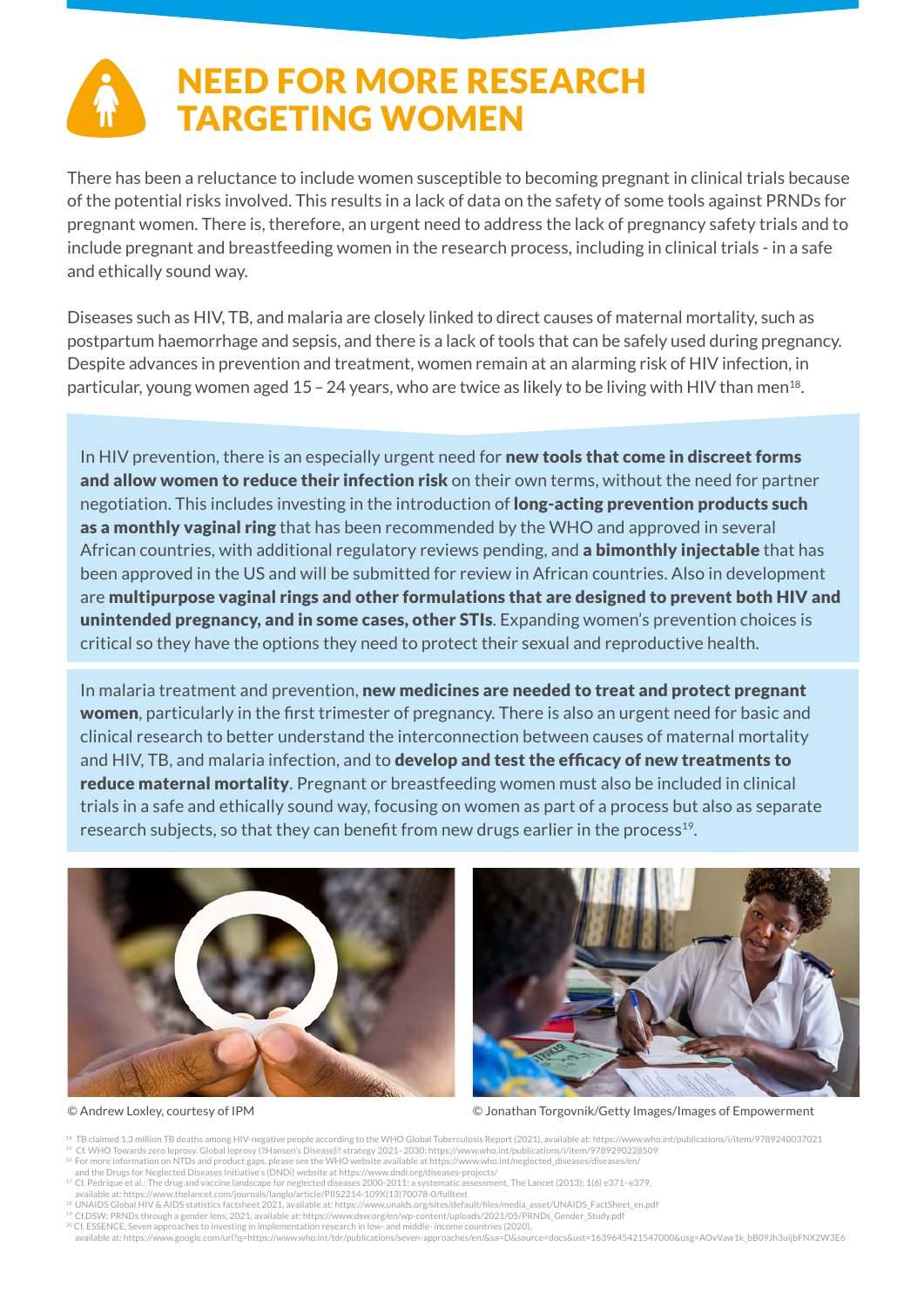### NEED FOR IMPLEMENTATION RESEARCH

The coverage of many life-saving and innovative tools remains low in most affected countries. A better understanding of what drives, or hampers sustainable acceptance of tools, as well as the impact of intervention strategies on disease burden, are essential for reaching global targets. The EU should allocate resources to support operational and implementation research into effective, affordable, and acceptable models for scaling up access to existing interventions<sup>20</sup>. In parallel, investing in quality health services is key to ensuring research extends from publications to populations in need.



© Xavier Vahed, courtesy of DNDi

# AMR LMICS WILL BEAR THE GREATEST BURDEN

The 2019 World Bank report on AMR made clear that LMICs will bear the greatest burden of AMR's rising social and economic impacts. Around 5.7 million people die annually from lack of access to antibiotics<sup>21</sup>, while over 700,000 people die from drug-resistant infections, including TB. The latest WHO review of the antibiotic pipeline indicates it is nearly empty to address identified priority pathogens. There is also rising concern about resistance to antiviral drugs against HIV & AIDS, and first-line treatment for malaria (artemisinin-based combination therapies)<sup>22</sup>. Without novel therapies, malaria could become untreatable in some parts of the world. Furthermore, drug resistance has also been reported for most of the medicines used for leprosy<sup>23</sup>, as well as against azithromycin, the first-line treatment against yaws. There is also a real threat of drug resistance in soil-transmitted helminthiases.<sup>24</sup> Such resistance could have the potential to further constrain an already limited therapeutics pool for NTDs.

<sup>22</sup> Cf. Fairhurst R. and Dondorp A. (2016) Artemisinin-Resistant Plasmodium falciparum Malaria. Microbiol Spectr. available at: https://pubmed.ncbi.nlm.nih.gov/27337450/ <sup>23</sup> Cf., WHO, A guide for surveillance of antimicrobial resistance in leprosy: 2017 update, 2017, available at: https://www.who.int/publications/i/item/9789290225492

<sup>24</sup> Cf., WHO, Ending the neglect to attain the Sustainable Development Goals: A road map for neglected tropical diseases 2021–2030, 2020, available at: https://www.who.int/publications/i/item/9789240010352

<sup>21</sup> Isabel Frost, Jessica Craig, Jyoti Joshi, Kim Faure, and Ramanan Laxminarayan. 2019. Access Barriers to Antibiotics. Washington, DC: Center for Disease Dynamics, Economics & Policy.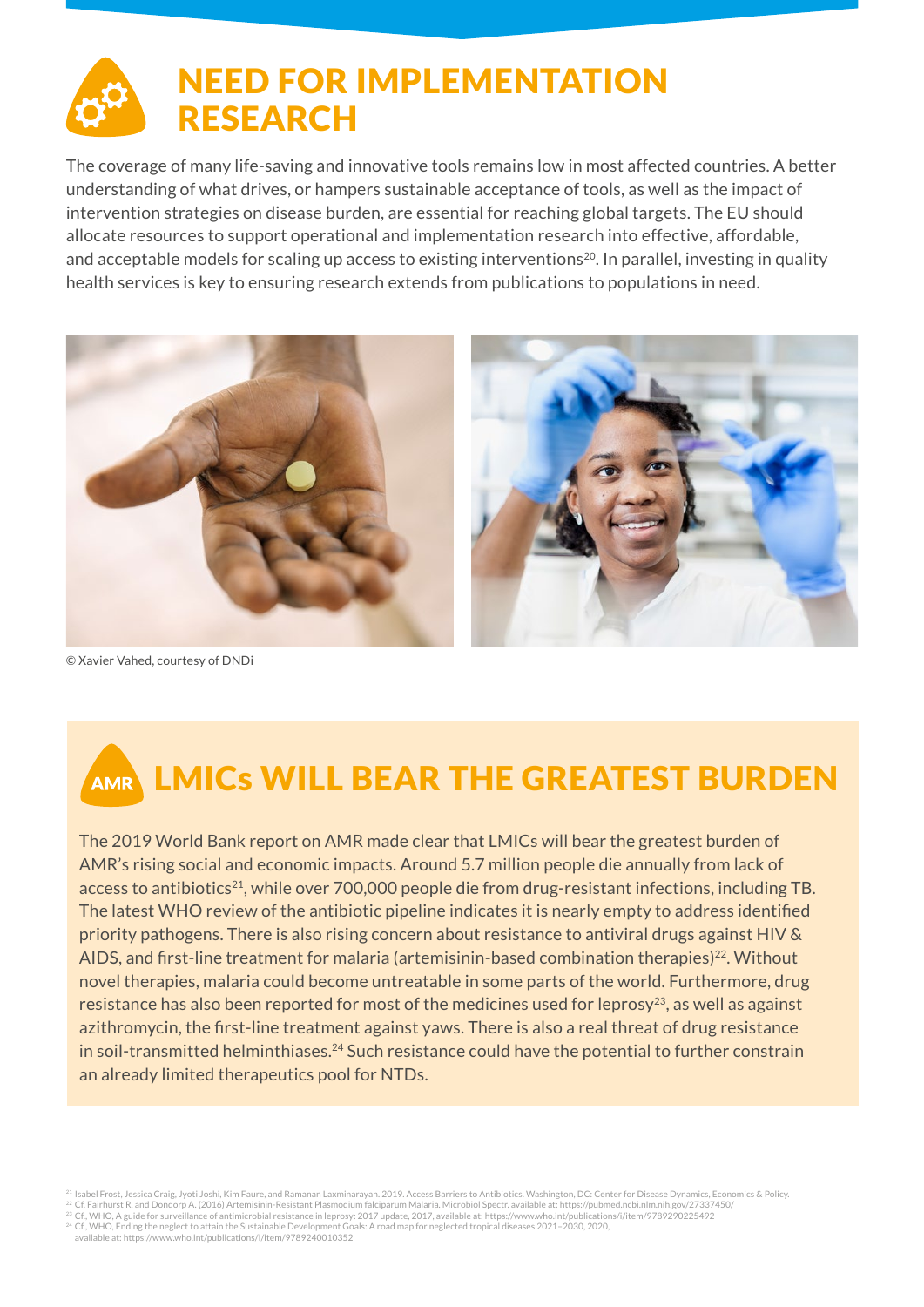Developed and supported by the following organisations:



















**INTERNATIONAL PARTNERSHIP FOR MICROBICIDES** 



















Institut für Tropenmedizin Kompetenzzentrum Baden-<br>Württemberg